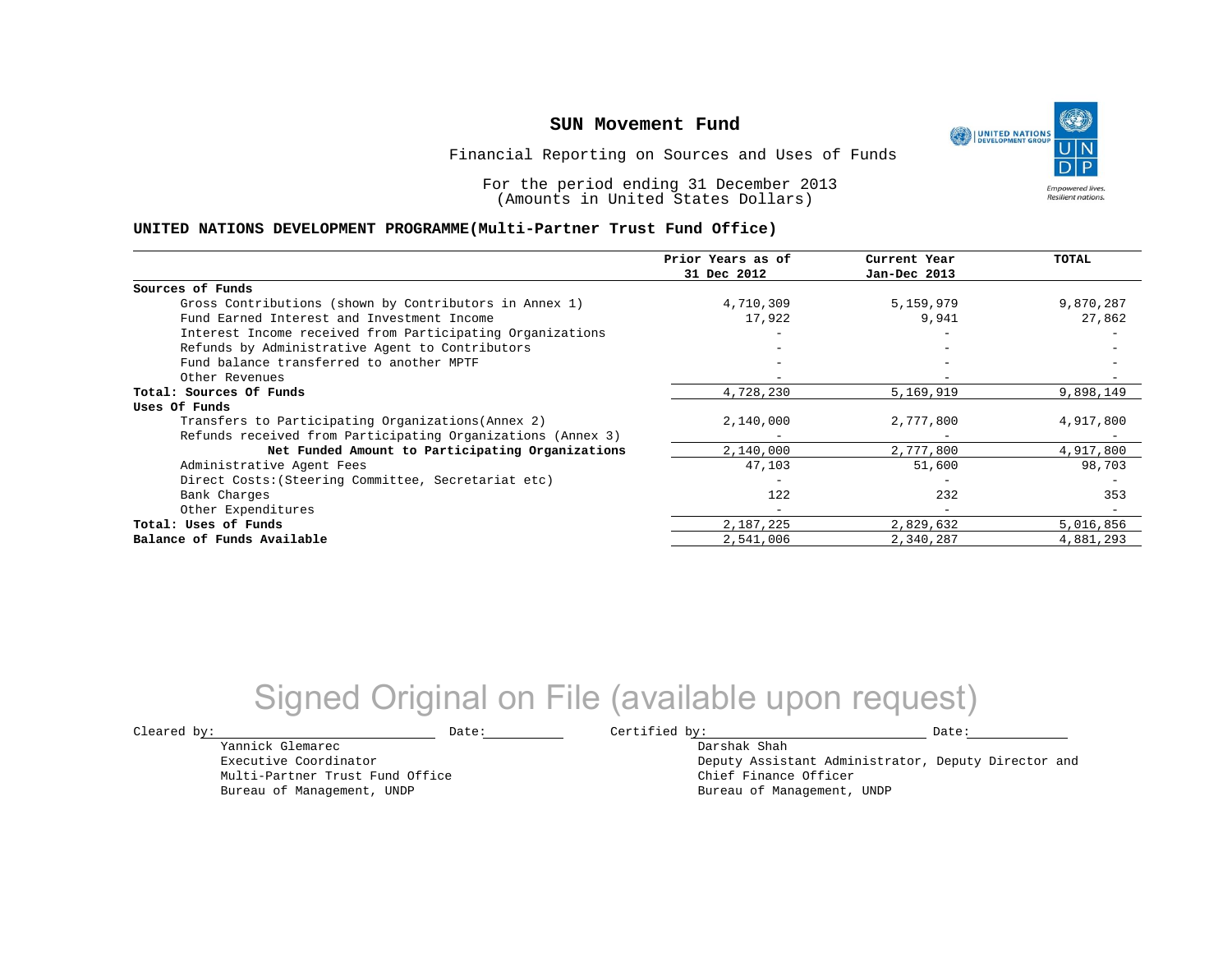

Financial Reporting on Sources and Uses of Funds

For the period ending 31 December 2013 (Amounts in United States Dollars)

### **UNITED NATIONS DEVELOPMENT PROGRAMME(Multi-Partner Trust Fund Office)**

**Annex - 1: Gross Contributions**

| Prior Years as of | Current Year             | TOTAL     |
|-------------------|--------------------------|-----------|
| 31 Dec 2012       | Jan-Dec 2013             |           |
|                   |                          |           |
| 2,079,335         | 3,563,385                | 5,642,720 |
| 429,485           | $\overline{\phantom{m}}$ | 429,485   |
| 2,201,489         | 1,596,594                | 3,798,083 |
| 4,710,309         | 5,159,979                | 9,870,287 |
|                   |                          |           |

# Signed Original on File (available upon request)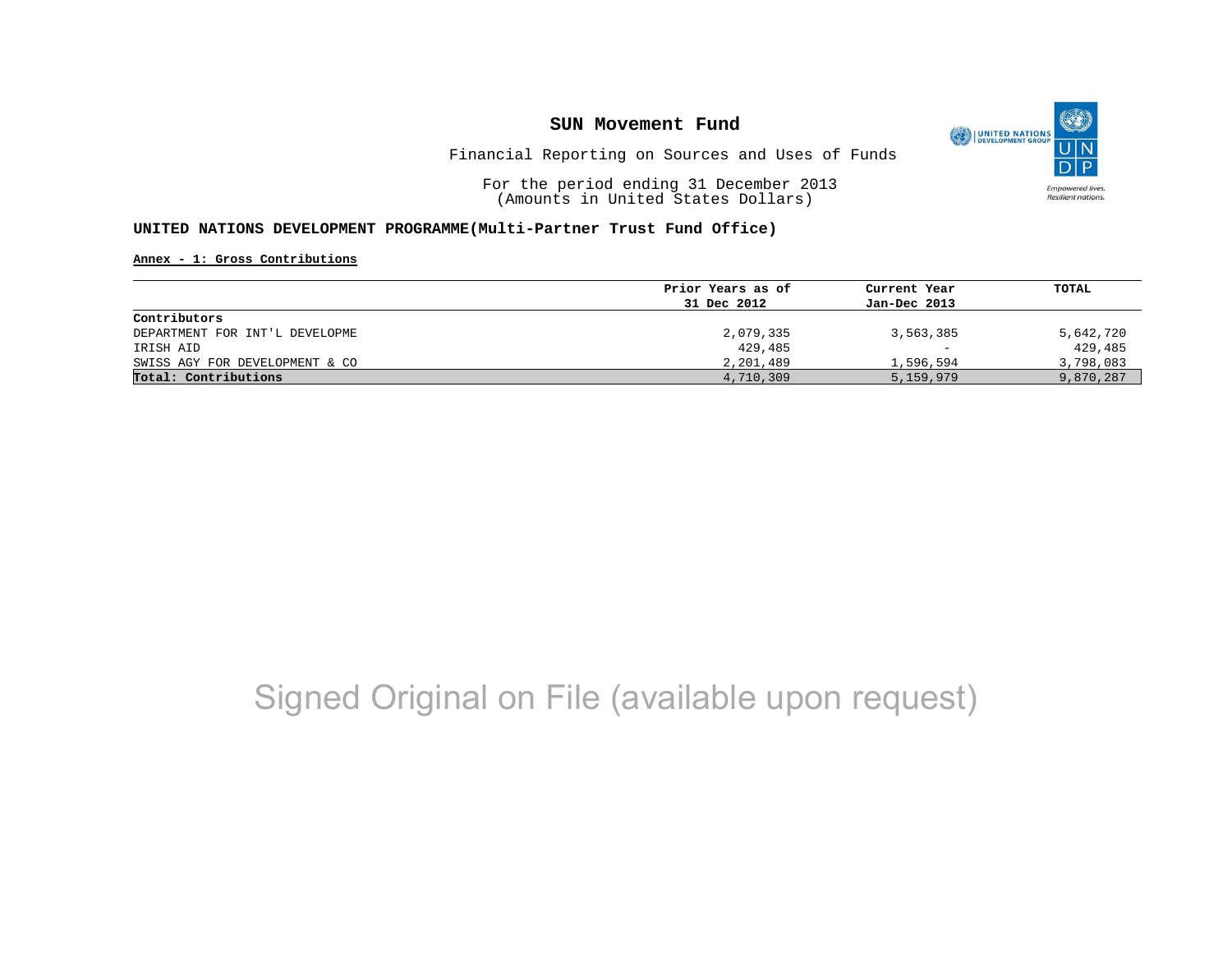

Financial Reporting on Sources and Uses of Funds

For the period ending 31 December 2013 (Amounts in United States Dollars)

#### **UNITED NATIONS DEVELOPMENT PROGRAMME(Multi-Partner Trust Fund Office)**

#### **Annex - 2: Transfers to Participating Organizations**

| Prior Years as of | Current Year | TOTAL       |
|-------------------|--------------|-------------|
| 31 Dec 2012       | Jan-Dec 2013 |             |
| -                 | 595,000      | 595,000     |
| 1,819,000         | 1,455,200    | 3, 274, 200 |
| 321,000           | 727,600      | 1,048,600   |
|                   |              |             |
| 2,140,000         | 2,777,800    | 4,917,800   |
|                   |              |             |

# Signed Original on File (available upon request)